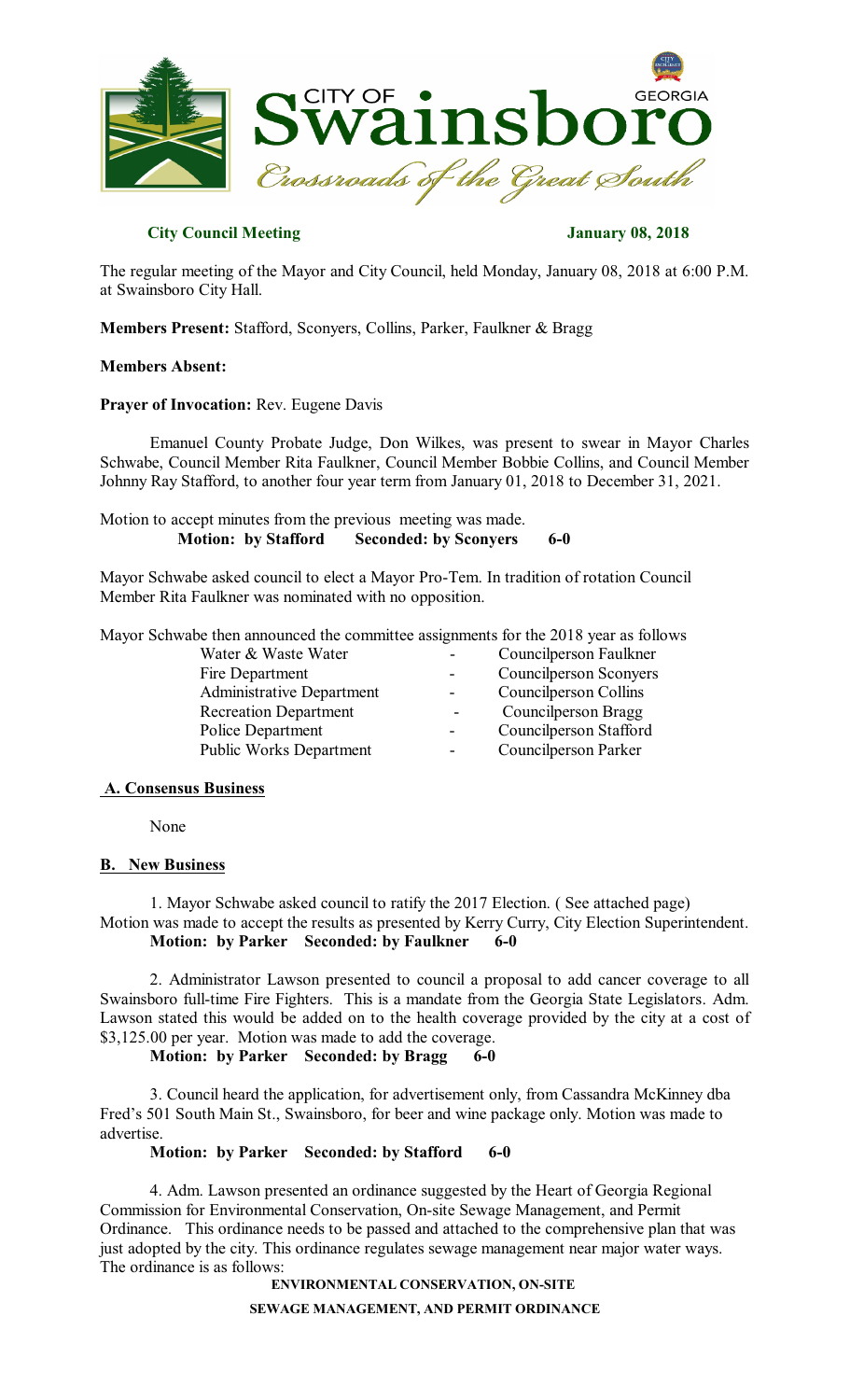AN ORDINANCE PURSUANT TO THE CONSTITUTION AND LAWS OF THE STATE OF GEORGIA PROVIDING FOR HOME RULE AND LOCAL GOVERNMENT PROTECTION OF NATURAL RESOURCES TO PROVIDE MINIMUM STANDARDS FOR DEVELOPMENT IN CERTAIN ENVIRONMENTALLY SENSITIVE AREAS; TO REQUIRE PERMITS FOR NEW DEVELOPMENT; TO REGULATE INSTALLATION OF ON-SITE SEWAGE MANAGEMENT SYSTEMS; TO PROVIDE FOR AN EFFECTIVE DATE; TO PRESCRIBE PENALTIES; AND FOR OTHER PURPOSES.

WHEREAS, the Georgia Comprehensive Planning Act of 1989 and pursuant regulations by the Georgia Department of Community Affairs and the Georgia Department of Natural Resources charge local governments with the protection of certain natural resources and the environment; and

WHEREAS, the Georgia Department of Public Health "Rules of Public Health for On-Site Sewage Management Systems" (Chapter 511-3-11) regulates installation of individual septic tank and other on-site sewage management systems, including those in the regulated natural resource areas; and

WHEREAS, wetlands, groundwater recharge areas, and protected river corridors are among the critically sensitive environmental areas defined and mandated to be protected by local governments in the Georgia Department of Natural Resources' Environmental Protection Division's "Rules for Environmental Planning Criteria Chapter 391- 3-16" and the Georgia River Corridor and Mountain Protection Act of 1991; and

WHEREAS, there is need for local coordination of the requirements for on-site installation of sewage management systems and the local protection of certain environmentally sensitive areas.

NOW, THEREFORE BE IT ORDAINED, ESTABLISHED, AND DIRECTED BY THE MAYOR AND COUNCIL OF THE CITY OF SWAINSBORO BY THE AUTHORITY OF THE STATE OF GEORGIA AS GRANTED THEREOF AS FOLLOWS:

**Section 1. Short Title.** This Ordinance shall be known, referred to, and may be cited as "The Environmental Conservation, On-site Sewage Management, and Permit Ordinance of the City of Swainsboro."

**Section 2. Purpose.** It is the intent and policy of the City of Swainsboro to promote the health, safety, convenience, order, prosperity, and general welfare of the City of Swainsboro and its residents; to protect the natural resources, the environment, and the public health of the City of Swainsboro to facilitate the adequate provision of on-site sewage management for all development in the local jurisdiction; to protect significant groundwater recharge areas from pollution by spills, discharges, leaks, impoundments, applications of chemicals, injections, and other development; to promote the wise use of wetlands and protect them from alterations that will significantly affect or reduce their primary functions for water quality, flood plain and erosion control, groundwater recharge, aesthetic natural areas, and wildlife habitat areas; to establish measures to preserve an adequate supply of safe drinking water and a quality for state waters which is necessary to protect the health and welfare of the public as well as to provide for future growth; to protect the environment, including the soils, air quality, and water resources, from pollution and inappropriate development; to assist in the orderly, efficient, and integrated development of the city; and to require permits for new development or location within the city.

**Section 3. Definitions.** When used in this Ordinance the following words and phrases shall have meanings given in this section.

- A. **Hazardous Waste.** Any solid waste which has been defined as a hazardous waste in regulations promulgated by the administrator of the United States Environmental Protection Agency (US EPA) pursuant to the federal act, which are in force and effect on February 1, 1988, codified as 40 C.F.R. Section**s** 260 and 261, and as amended by the Georgia Environmental Protection Division Rules for Hazardous Waste Management (Chapter 391-3-11).
- B. **Lot.** The contiguous land in the same ownership which is not divided by any public highway or alley, including any part thereof subject to any easement for any purpose other than a public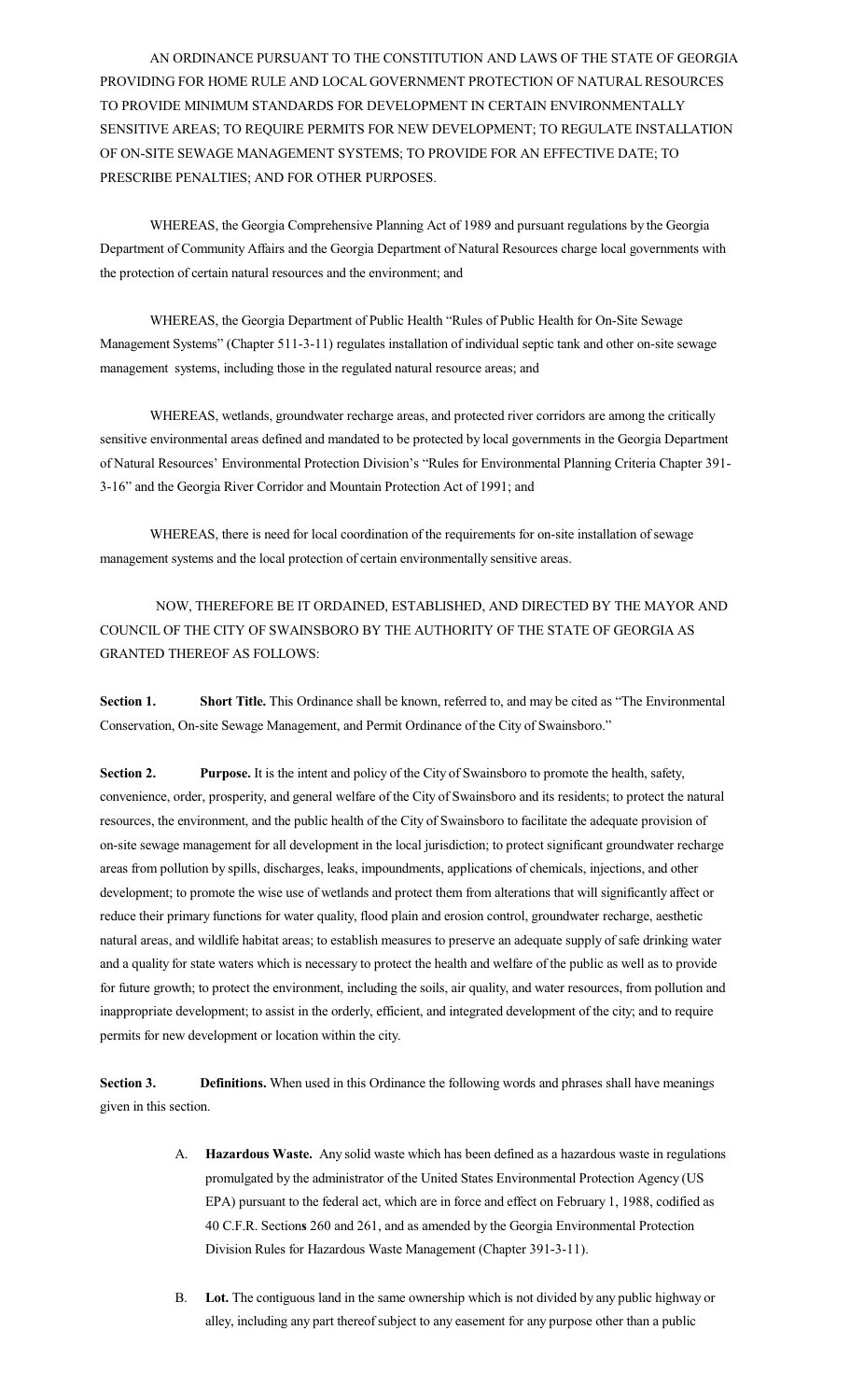highway or alley, but excluding any part thereof severed from another lot where the severance creates any nonconformity of size or use.

- C. **Perennial River/Stream.** A river/stream or section of a river/stream that has normal stream flow consisting of base flow or both base flow and direct runoff during any period of the year.
- D. **Protected River Corridor.** All land, inclusive of islands, in areas of a protected river within a distance of one hundred (100) feet horizontally on both sides of the river measured from the uppermost part of the river bank, as existing at the time of the application of this ordinance; the area between the top of the bank and the edge of the water is included in the protected area.
- E. **River/Stream Bank.** The rising ground, bordering a river or a stream, which serves to confine the water to the natural channel during the normal course of flow.
- F. **Subdivision:** All divisions of a tract or parcel of land into two or more lots, building sites, or other divisions for the purpose of sale, legacy, or building development, whether immediate or future. This shall include all divisions or re-subdivisions of land involving a new road or change in existing roads. Excluded from this definition is the combination or recombination of portions of previously platted lots where the total number of lots is not increased.
- G. **Utility.** Public or private water or sewer piping systems, water or sewer pumping stations, electric power lines, fuel pipelines, telephone lines, fiber optic lines, roads, driveways, bridges, river/lake access facilities, stormwater systems and railroads or other utilities identified by a local government.
- H. **Wetlands.** Those areas that are inundated or saturated by surface or groundwater at a frequency and duration sufficient to support, and that under normal circumstances do support, a prevalence of vegetation typically adapted for life in saturated soil conditions. Wetlands generally include swamps, marshes, bogs, and similar areas, including wetlands created for mitigation purposes under Section 404 of the Clean Water Act. The ecological parameters for designating wetlands include hydric soils, hydrological vegetation, and hydrological conditions that involve a temporary or permanent source of water to cause soil saturation.

#### **Section 4. General Provisions.**

**4.1. Permit Required.** No building, mobile home, structure, or land within the jurisdiction of the City of Swainsboro shall hereafter be erected, constructed, located, moved, used, subdivided, altered or disturbed except in conformity with the regulations herein and without first obtaining a permit from the City of Swainsboro. This provision does and shall apply to the location of all manufactured housing and industrialized buildings in the city.

**4.2. Minimum Lot Size.** All lots intended for residential or other use within the city shall be of such size as necessary to meet all requirements, rules, and regulations of the Georgia Department of Public Health according to the "Rules of Georgia Department of Public Health for On-Site Sewage Management Systems" Manual for On-site Sewage Management Systems; and as necessary to comply with the minimums set forth in the tables MT-1 and MT-2 hereby attached to and made a part of this Ordinance as Appendix 1, if on-site sewage management is utilized, and/or the local County Board of Health determination under the Manual; and/or this or other local Ordinance, whichever is stricter (requires the largest lot size).

**4.3. On-Site Sewage Management Permit Required.** No person or business shall construct an on-site sewage management system on any lot within the city until site approval and an on-site sewage management construction permit has been obtained from and issued by the Emanuel County Health Department.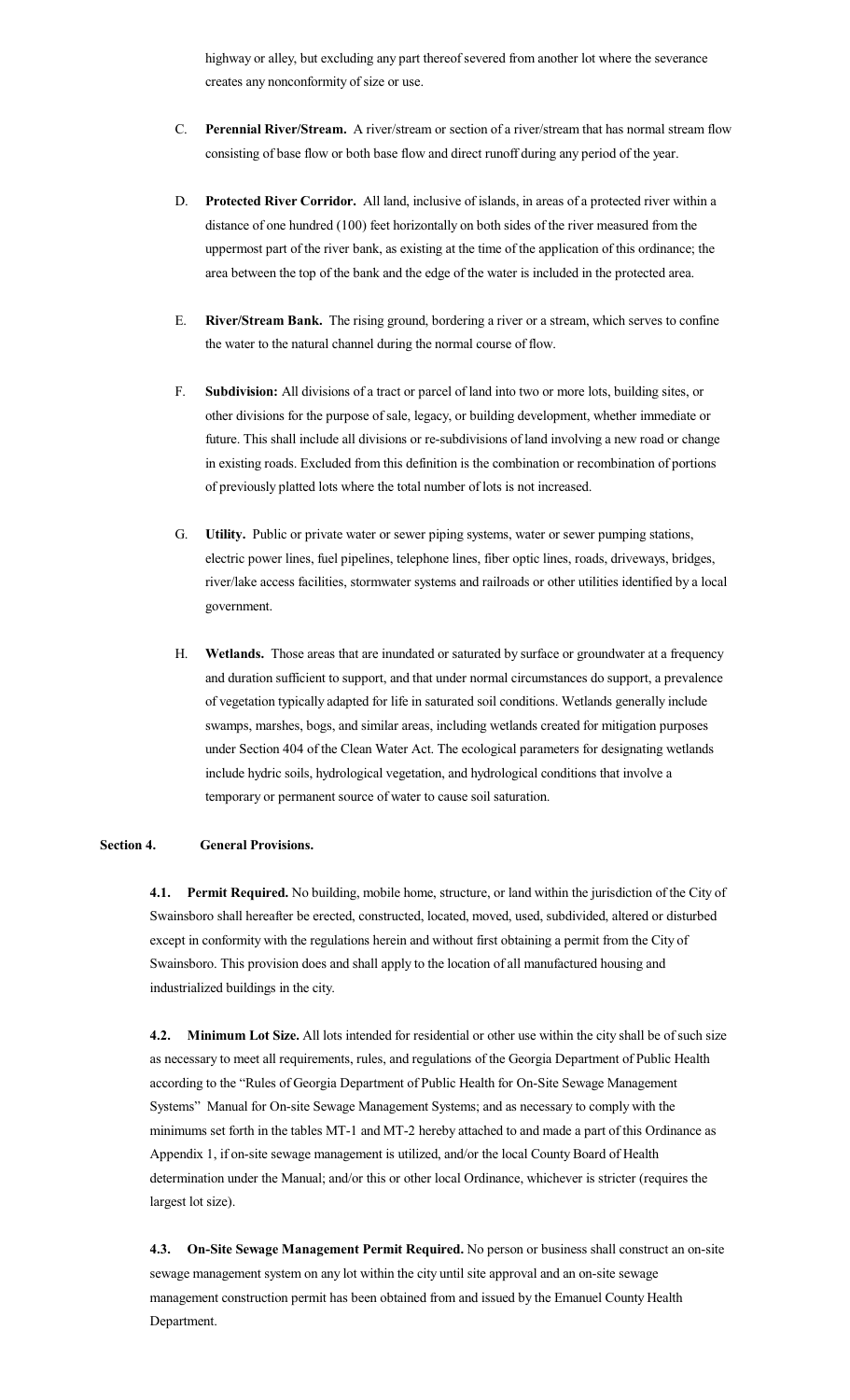**4.4. Permit Coordination.** The required permit under Section 4.1 of this Ordinance shall not be issued until the Emanuel County Health Department issues an on-site site sewage management construction permit or a site approval letter, whichever is appropriate, so that all lots proposed to be used or subdivided would satisfy the requirements of this Ordinance, including the "Rules of Georgia Department of Public Health for On-Site Sewage Management Systems." If the Emanuel County Health Department is delegated the responsibility for administering this Ordinance, the permit or letter under this Section 4.4 shall suffice as the permit required under Section 4.1.

**4.5. Requirements are Minimum.** The regulations and requirements set by this Ordinance shall be the minimum requirements.

**4.6. Compliance with State and Federal Regulations.** All developments, structures, and uses within the city shall also meet the requirements of all other local, federal and state regulations in effect, including but not limited to, Department of Transportation regulations, State Fire Marshal regulations, Georgia's Uniform Construction Codes, Georgia Erosion and Sedimentation Act permits, and all other Georgia Department of Natural Resources and Georgia Environmental Protection Division environmental rules and regulations. Issuance of a permit under this Ordinance does not constitute certification of compliance with such codes or regulations, and does not abrogate responsibility of the owner to so comply.

**4.7. Map Interpretation.** If there is any uncertainty as to whether a lot, portion of lot, or a proposed construction or location impacts an environmental resource regulated by this Ordinance because of interpretation of the applicable map, the decision of the City of Swainsboro, or the Emanuel County Health Department if it is delegated the responsibility for administering this Ordinance shall take precedent and be considered correct and final, but may be appealed as set forth in Section 4.8.

**4.8. Map Appeal.** Any person who feels aggrieved by a decision of the City of Swainsboro or the Emanuel County Health Department, as appropriate, regarding map interpretation may at their own expense request reconsideration. Such reconsideration shall include submission of scientific evidence for reversal of the alleged error in map interpretation, and such evidence must be documented by a state registered engineer, geologist, or soils scientist. To obtain a reversal of the decision of map interpretation, the evidence must be acceptable to Georgia Department of Natural Resources' Environmental Protection Division, and the City of Swainsboro, or and the Emanuel County Health Department if the Emanuel County Health Department is delegated responsibility for administering this Ordinance. Any costs for submission of evidence to the Georgia Department of Natural Resources' Environmental Protection Division shall be borne by the person requesting reconsideration.

**4.9. Coordination with Zoning and Other Regulation.** This Ordinance shall be coordinated with any zoning or other regulations adopted by the City of Swainsboro, and if there is any conflict with those zoning or other regulations, the stricter provisions shall apply. If zoning is or has been adopted, the provisions of this Ordinance shall be considered an overlay, or additional requirement(s) to the requirements of underlying zoning regulations and district.

**4.10. Fees.** Any fees for applications, inspections, and the issuance of permits or certificates required or issued under the provisions of this Ordinance shall be paid by the person seeking such permit at the time of application in advance of the issuance of such permits or certificates.

The amount of such fees, if any, shall be those established by the City of Swainsboro from time to time.

**Section 5. Delegation of Ordinance Administration.** The City of Swainsboro, because of the need for coordination, hereby charges the City of Swainsboro Zoning Administrator with responsibility for administering this Ordinance and ensuring compliance with its provisions.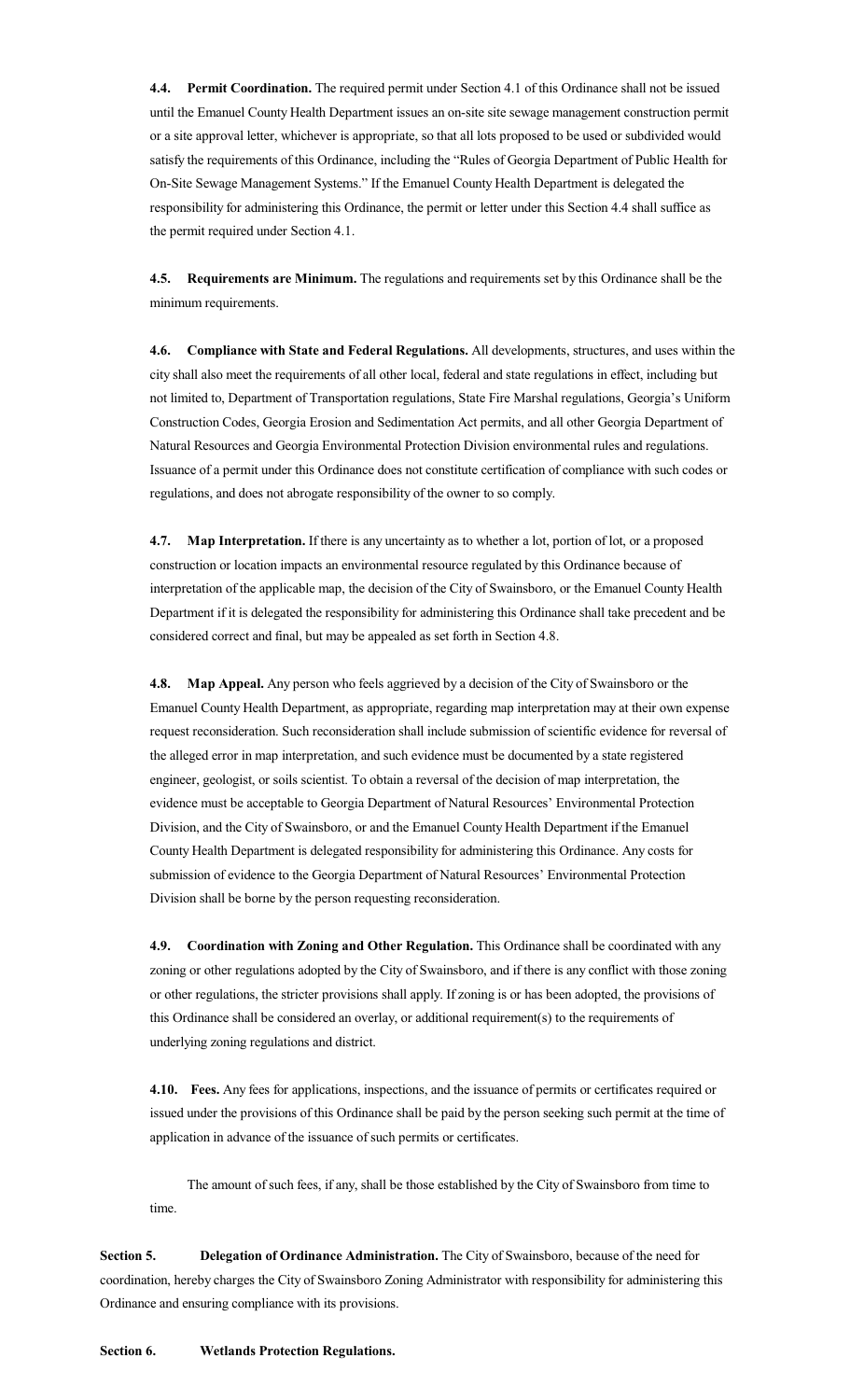**6.1. Findings of Fact.** The wetlands within the City of Swainsboro are indispensable and fragile natural resources with significant development constraints due to flooding, erosion and soil limitations. In their natural state, wetlands serve man and nature. They provide habitat areas for fish, wildlife, and vegetation; water quality maintenance and pollution control; flood control; erosion control; natural resource education; scientific study; open space; and recreational opportunities.

**6.2. Reference Map.** The official maps to be used as the determinant for location of wetlands in the City of Swainsboro and to be regulated areas under this Ordinance will be the U.S. Fish and Wildlife Service's National Wetlands Inventory Maps for Emanuel County. These maps portray generalized wetlands inventory areas, and these wetlands inventory areas do not necessarily represent the boundaries of jurisdictional wetlands under the authority of the U.S. Army Corps of Engineers, and cannot serve as a substitute for a jurisdictional wetland determination or a wetland delineation by that agency.

**6.3. Wetlands Development Permit Requirements.** No activity or use except those identified in Section 6.4 shall be allowed within wetlands without a permit issued under this Ordinance. Activities or uses permitted under Section 404 of the U.S. Clean Water Act may receive a local permit once any required federal permit, or if appropriate, letter of permission/determination, is obtained as described below, and any other applicable provisions of this Ordinance have been satisfied.

- A. If there is a determination in the administration of this Ordinance that a proposed activity, use, or development subject to permit herein would not be located in or near an identified wetlands inventory area and would not disturb an identified wetlands inventory area, no further action concerning this particular Ordinance section is necessary.
- B. If there is a determination in the administration of this Ordinance that a proposed activity, use, or development subject to permit herein may be located in or near an identified wetlands inventory area and might disturb wetlands which appear to be under the jurisdiction of Section 404 of the U.S. Clean Water Act, a U.S. Army Corps of Engineers' jurisdictional wetlands determination shall be required prior to issuance of a permit under this Ordinance.
- C. If a U.S. Army Corps of Engineers' jurisdictional wetlands determination is required, no local permit under this Ordinance will be issued until the person requesting the permit, at their own expense, obtains either a Section 404 permit, if so required, or a letter of permission/determination from the U.S. Army Corps of Engineers that no federal permit is required.
- D. No action in the administration of this Ordinance, or no local permit issued pursuant to this Ordinance, relieves the landowner from any federal or state permitting requirements, including those relating to wetlands or land disturbance.

**6.4. Permitted Uses Not Requiring a Permit.** The following uses are permitted without permit within the wetlands of the City to the extent they are not prohibited by any other ordinance or law and provided they do not require structures, grading, fill, draining, or dredging except as provided herein, and provided they have no long term impairment for wetland function.

- A. Forestry practices applied in accordance with best management practices approved by the Georgia Forestry Commission. (Section 404 does not require permits for normal, ongoing silvicultural activities. However, Section 404 does list some required road construction best management practices that must be followed in order to qualify for such an exemption.).
- B. Conservation or preservation of soil, water, vegetation, fish, or other wildlife, provided they do not affect waters of the State of Georgia or of the United States in such a way that would require a Section 404 Permit.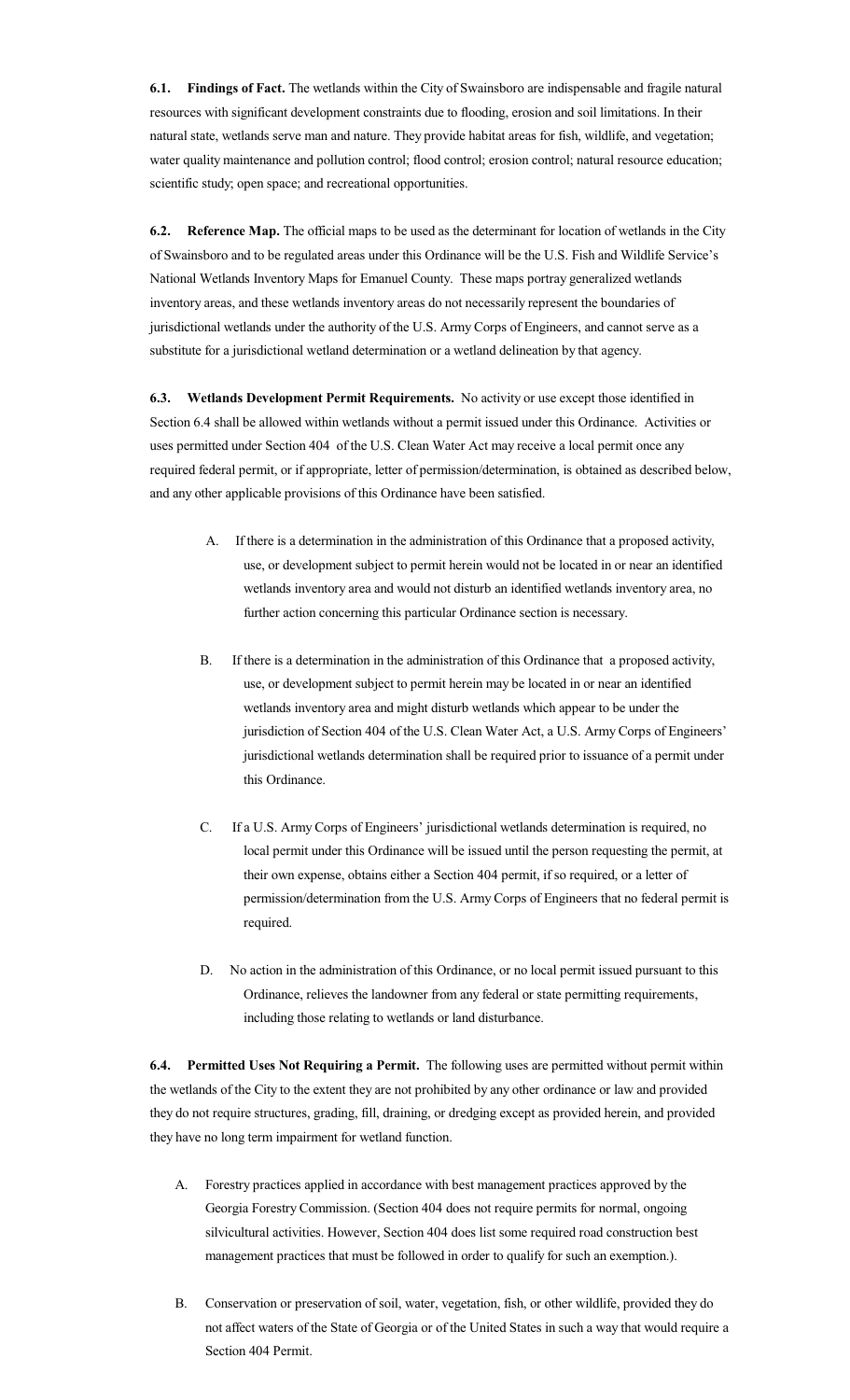- C. Outdoor passive recreational activities, including fishing, hunting, bird watching, hiking, biking, boating, horseback riding, kayaking, and canoeing.
- D. Natural water quality treatment or purification.
- E. Normal agriculture activities, including the planting and harvesting of crops and pasturing of livestock. Such activities shall be subject to best management practices approved by the Georgia Department of Agriculture.

**6.5. Prohibited Uses.** In compliance with the Georgia "Rules for Environmental Planning Criteria," the following uses are prohibited entirely and no permit shall be issued for them.

- A. Receiving areas for toxic or hazardous waste or other contaminants.
- B. Hazardous or sanitary waste landfills.

## **Section 7. Groundwater Recharge Areas Protection Regulations.**

**7.1. Findings of Fact.** Recharge areas are vulnerable to urban development activities as well as agricultural activities. Pesticides and herbicides sprayed on crops and animal waste, like septic tank affluents, contribute to a deterioration in the groundwater quality and can threaten the health of residents relying on well water. Development usually means an increase in the amount of land covered with impervious surfaces. Paving land in recharge areas can alter or impair their recharge characteristics thereby decreasing groundwater supplies.

**7.2. Reference Map.** The official map for delineation ofsignificant groundwater recharge areas in the City of Swainsboro to be regulated areas under this Ordinance is the Georgia Department of Natural Resources' "Significant Recharge Areas, Hydrological Atlas 18 (1989 edition)."

**7.3. Groundwater Recharge Areas Development Permit Requirements.** All uses except those identified in Section 7.4 and those subject to further restriction by any underlying zoning district are allowed. The following are additional requirements for specific uses:

- A. All new above ground chemical or petroleum storage tanks, having a minimum volume of 660 gallons, shall have secondary containment for 110 percent of the volume of such tanks or 110 percent of the volume of the largest tank in a cluster of tanks, and shall otherwise meet the requirements of U.S. EPA rules for oil pollution prevention, 40 CFR 112.1 and following. Such tanks used for agricultural purposes are exempt, provided they comply with all federal and state requirements.
- B. All single-family dwellings, multi-family dwellings, mobile home parks, or other uses located within a groundwater recharge area and not served by both public water and sewer systems shall be required to have 150 percent of the minimum lot or space size calculated based on application of the Georgia Department of Public Health Manual for On-Site Sewage Management Systems (DPH Manual) Tables MT-1 and MT-2 (included as part of this Ordinance in Appendix 1), as determined by the Emanuel County Health Department. The minimums set forth in Tables MT-1 and MT-2 may be increased further based on consideration of other factors (set forth in Sections A-F) of the Public Health Manual. Said minimum lot size shall not be in any case less than the minimum lot size specified by any underlying zoning district. The regulations or determination specifying the largest minimum lot size shall apply.
- C. All lots shall have a minimum width of 150 feet, or as specified in any underlying zoning district if stricter (larger), in the area where an approved on-site sewage management system is to be located.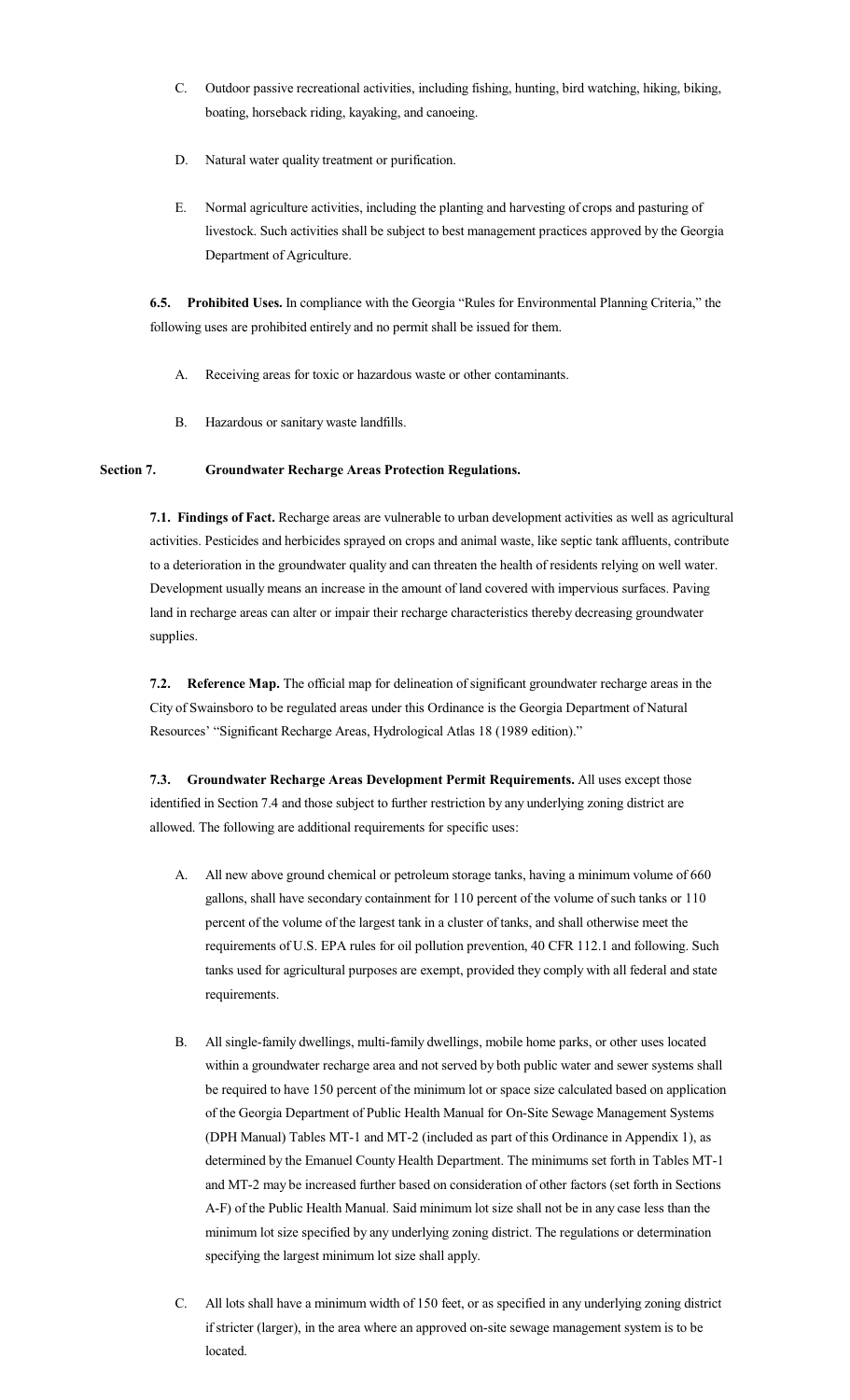- D. No construction may proceed on a building or mobile home to be served by a septic tank or other on-site sewage management system unless the Emanuel County Health Department first approves the proposed on-site sewage management system installation as meeting the requirements of the Georgia Department of Public Health Manual for On-Site Sewage Management Systems and the provisions of this Ordinance.
- E. All new wastewater treatment basins shall have an impermeable liner except for the construction of mining settling basins.
- F. All new agricultural waste impoundment sites shall be lined. As a minimum, the liner shall be constructed of compact clay having a thickness of one-foot and a vertical hydraulic conductivity of less than 5 x  $10^{-7}$  cm/sec or other criteria established by the U.S. Natural Resources Conservation Service, or Georgia's Environmental Protection Division.
- **7.4. Prohibited Uses.** The following uses are prohibited entirely and no permit shall be issued for them.
	- A. All new hazardous waste storage, treatment and disposal facilities.
	- B. New facilities handling hazardous materials regulated by the Georgia Department of Natural Resources as to require a permit.
	- C. Permanent stormwater infiltration basins.
	- D. All new sanitary or other landfills.

## **Section 8.Major River Corridor Protection District Regulations.**

**8.1. Findings of Fact.** Perennial river or water courses with an average annual flow of at least four hundred (400) cubic feet per second are of vital importance to Georgia in that they help preserve those qualities that make a river suitable for habitat for wildlife, a site for recreation, and a source for clean drinking water. These river corridors also allow the free movement of wildlife from area to area within the state, help control erosion and river sedimentation, and help absorb flood waters.

**8.2. District Delineation.** Protected Rivers as defined under the Rules for Environmental Planning Criteria, adopted by the Georgia Department of Natural Resources pursuant to Section 12-2-8 of Article 1, Chapter 2, Title 12 of the Official Code of Georgia Annotated, includes any perennial river or water courses with an average annual flow of at least four hundred (400) cubic feet per second. The Ohoopee River up to where the Little Ohoopee branches off and the Ogeechee River through Emanuel County meet this criteria. A protected river corridor and a protective one hundred (100) foot natural vegetative buffer, as defined in Georgia Rule 391-3-16, is hereby established along the entire length of this river(s) within the jurisdiction of Emanuel County. The buffer area is measured horizontally from each river bank, if any, within the City jurisdiction. Under the method prescribed by the Rules for Environmental Planning Criteria, no development or other land disturbing activity will be allowed to occur within the protected river corridor and within a one hundred (100) foot buffer of the river bank except for the following permitted uses.

**8.3. Permitted Uses.** No development, or construction, or other land disturbing activity will be allowed to occur within the one hundred (100) foot buffer from the protected river except for the following uses, as long as they do not impair the long term functions of the protected river or the protected river corridor. In addition, the natural vegetative buffer shall be restored as quickly as possible following any land-disturbing activity or construction permitted within the river corridor for these acceptable uses.

A. Single-family dwellings, if any underlying zoning district so permits, provided each dwelling is located on a lot with a minimum size as specified by the Emanuel County Health Department or the underlying zoning district regulations, but shall be the greater of these requirements; however,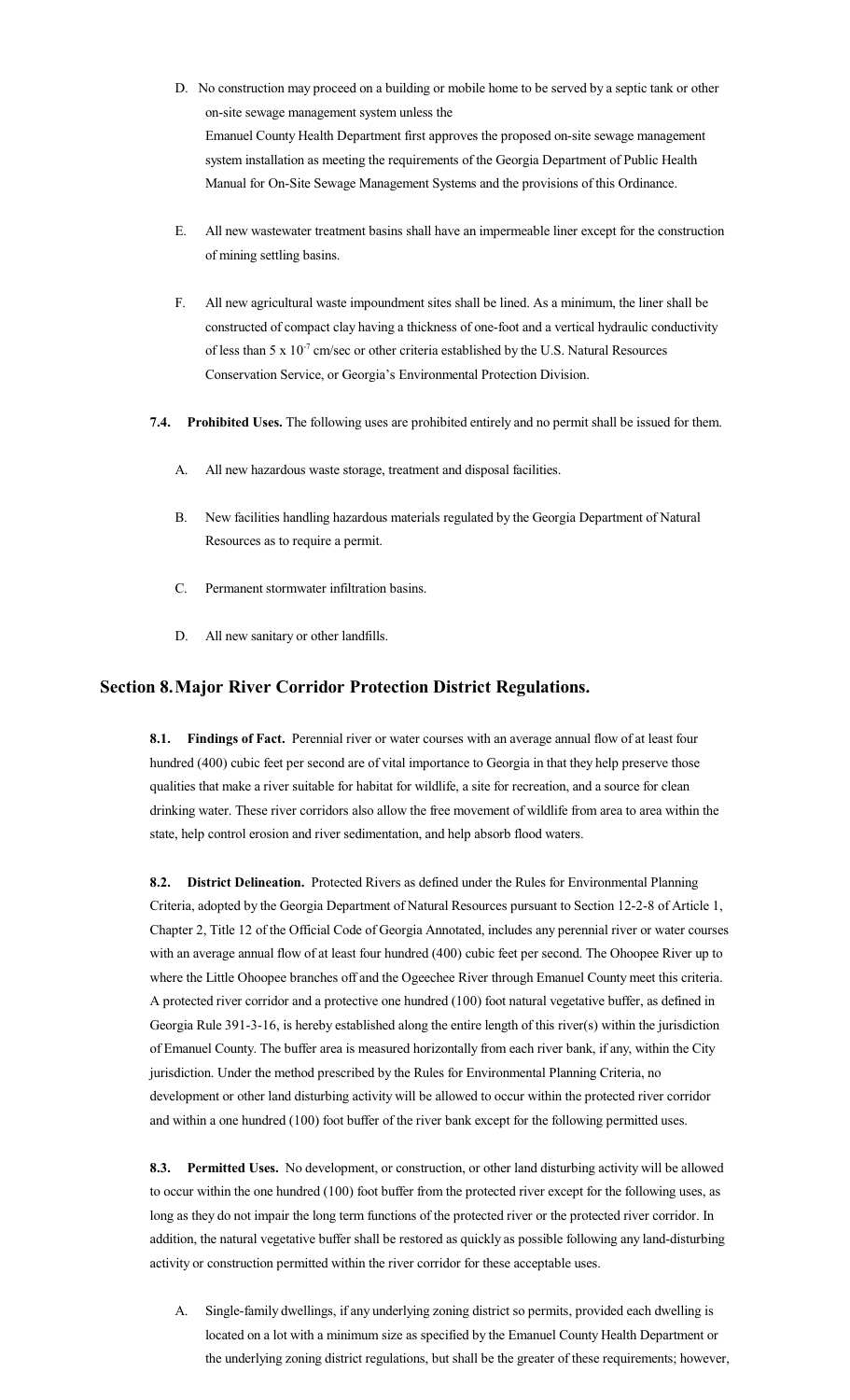in any case the lot for each dwelling shall not be less than two (2) acres, not including any area between the river banks; and provided the septic tank drainfield is located outside of the one hundred (100) foot buffer area.

- B. Any residential uses existing or under construction prior to the adoption of these local protection ordinances provided the use has an on-site sewage management construction permit issued by the Emanuel County Health Department prior to the date of adoption of these local protection ordinances.
- C. Any industrial or commercial uses existing prior to the adoption of these local protection ordinances, providing they do not impair the drinking quality of the river water as defined by the federal Clean Water Act, as amended, and meet all other federal and state environmental rules and regulations.
- D. Road and utility crossings, and utility locations if no other location is reasonable, providing the construction of these crossings and uses meet the requirements of the Georgia Erosion and Sedimentation Act of 1975, as amended, or any other state or local requirements, if stricter, protect the integrity of the buffer area to the extent reasonably possible, and are located as far from the river bank as is reasonably possible.
- E. Timber production and harvesting, providing it is consistent with the best management practices established by the Georgia Forestry Commission, and does not impair the drinking quality of the river water as defined by the federal Clean Water Act, as amended.
- F. Agricultural production and management, provided it is consistent with the best management practices established by the Georgia Soil and Water Conservation Commission or its successor, and all other state and federal laws and regulations, including those promulgated by the Georgia Department of Agriculture; and does not impair the drinking quality of the river water as defined by the federal Clean Water Act, as amended.
- G. Wildlife and fisheries management activities consistent with the purposes of Section 12-2-8 (as amended) of Article 1, Chapter 2, Title 12 of the Official Code of Georgia Annotated (O.C.G.A.).
- H. Natural water quality treatment or purification.
- I. Wastewater treatment.
- J. Recreational usage consistent with the maintenance of a natural vegetative buffer or with river dependent recreation.

**8.4. Prohibited Uses.** In compliance with the Georgia "Rules for Environmental Planning Criteria," the following uses are prohibited entirely and no permit shall be issued for them.

- A. Facilities or areas used for the handling, receiving, storing, or disposal of hazardous wastes.
- B. Hazardous or solid waste landfills.
- C. Septic tank drainfields within the 100-foot buffer area under any circumstance.
- D. Septic tanks within the 100-foot buffer area, except as expressly provided for single-family dwellings which are permitted under and comply with Section 8.3.A.

**Section 9. Variances**. When due to a particular hardship or extraordinary circumstance of the property involved which is not easily corrected, it is impractical for an owner or developer to comply with all of the requirements of this Ordinance, the City of Swainsboro shall be authorized to vary such requirements (under its jurisdiction) only to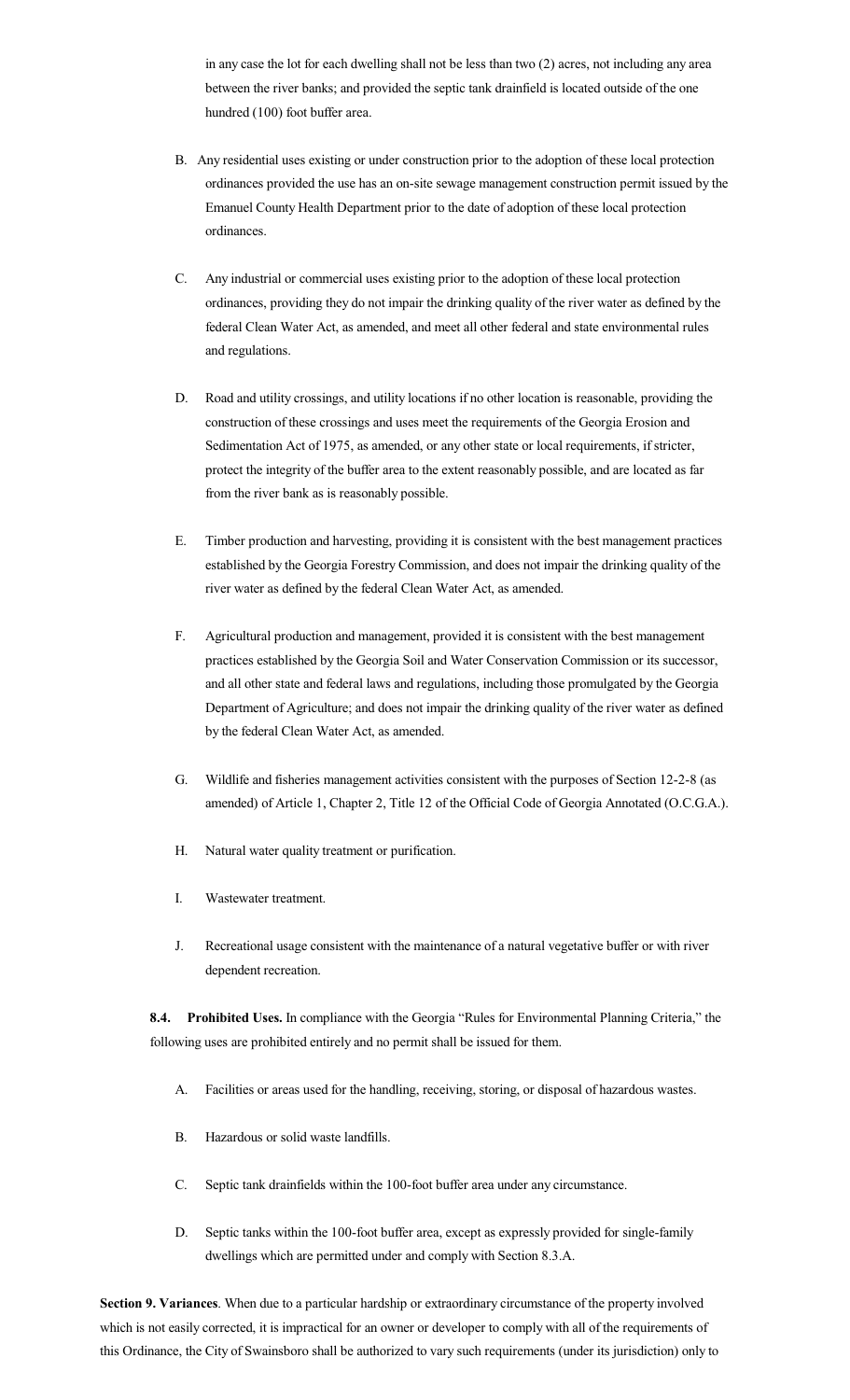such extent as to provide fairness to the owner or developer and as to not violate the intent and purposes of this Ordinance. Such variances shall only be granted in an official public meeting, and the reasons for granting them shall be entered into the minutes of the public meeting.

**Section 10. Violations and Penalties.** Violation of these provisions, prohibitions, and installation restrictions by any private individual, land owner, builder, remodeler, contractor, licensed electrician, licensed plumber, septic tank dealer or installer, mobile or manufactured home dealer or mover, or developer; or installation and delivery of any utility services by a public or private utility to any property which holds a septic tank system installed against these prohibitions and restrictions, shall be a violation of this Ordinance.

Any person violating, neglecting, or refusing to comply with any provision of this Ordinance shall, upon conviction, be guilty of a misdemeanor and shall be subject to such penalties as are provided by law. The City of Swainsboro may take other actions or remedies as available at law to ensure compliance with or to prevent violation of provisions of this Ordinance.

**Section 11. Court of Jurisdiction.** The City of Swainsboro or the Emanuel County Board of Health, as appropriate, may bring complaints of violation of any provision of this Ordinance before either the Magistrate Court of Emanuel County, the State Court of Emanuel County, or the Swainsboro Municipal Court, as so desired.

**Section 12. Legal Status Provisions**. Should any section or provision of this Ordinance be declared by the courts to be unconstitutional or invalid, for any reason, such declaration shall not affect the Ordinance as a whole, or any part thereof, other than the part so declared to be unconstitutional or invalid.

**Section 13. Conflicting Ordinances**. Whenever the provision of this Ordinance and those of some other ordinance or statute apply to the same subject matter, that ordinance requiring the highest, or more strict, standard shall govern. All other ordinances and parts of ordinances in conflict with this Ordinance, to the extent of such conflict and not further, are hereby repealed to the extent necessary to give this Ordinance full force and effect.

**Section 14. Effective Date**. This Ordinance shall take effect and be in force on the date that is enacted and ordained by Mayor and Council of the City of Swainsboro, Georgia.

Approved, enacted, ordained, and so resolved by the Mayor and City Council of the City of Swainsboro this  $\frac{1}{201}$ .  $\frac{1}{201}$ .

This is a first reading of the proposed ordinance.

5. Ms. Samantha Samples addressed council with a complaint about dogs running loose in her neighborhood. She asked if there was a leash law. Councilperson Stafford, Chairperson of the Police Department, told her the city had laws to protect her and her children and he would get some one to address the problem in her area.

# **C. Old Business**

2. Council heard the application of Tommy L. Richards, Jr. dba Luh Buddy's, 406 North Coleman St., Swainsboro, for mixed drink consumption on the premiss. Mayor Schwabe announced this was a Public Hearing and asked if anyone would like to speak for or against the application. No one spoke. Motion was made to grant.

# **Motion: by Parker Seconded: by Faulkner 6-0**

Motion was then made to dispense of committee reports for January. No one opposed

# **D. Committee Reports**

**Recreation:**

### **Water and Waste Water:**